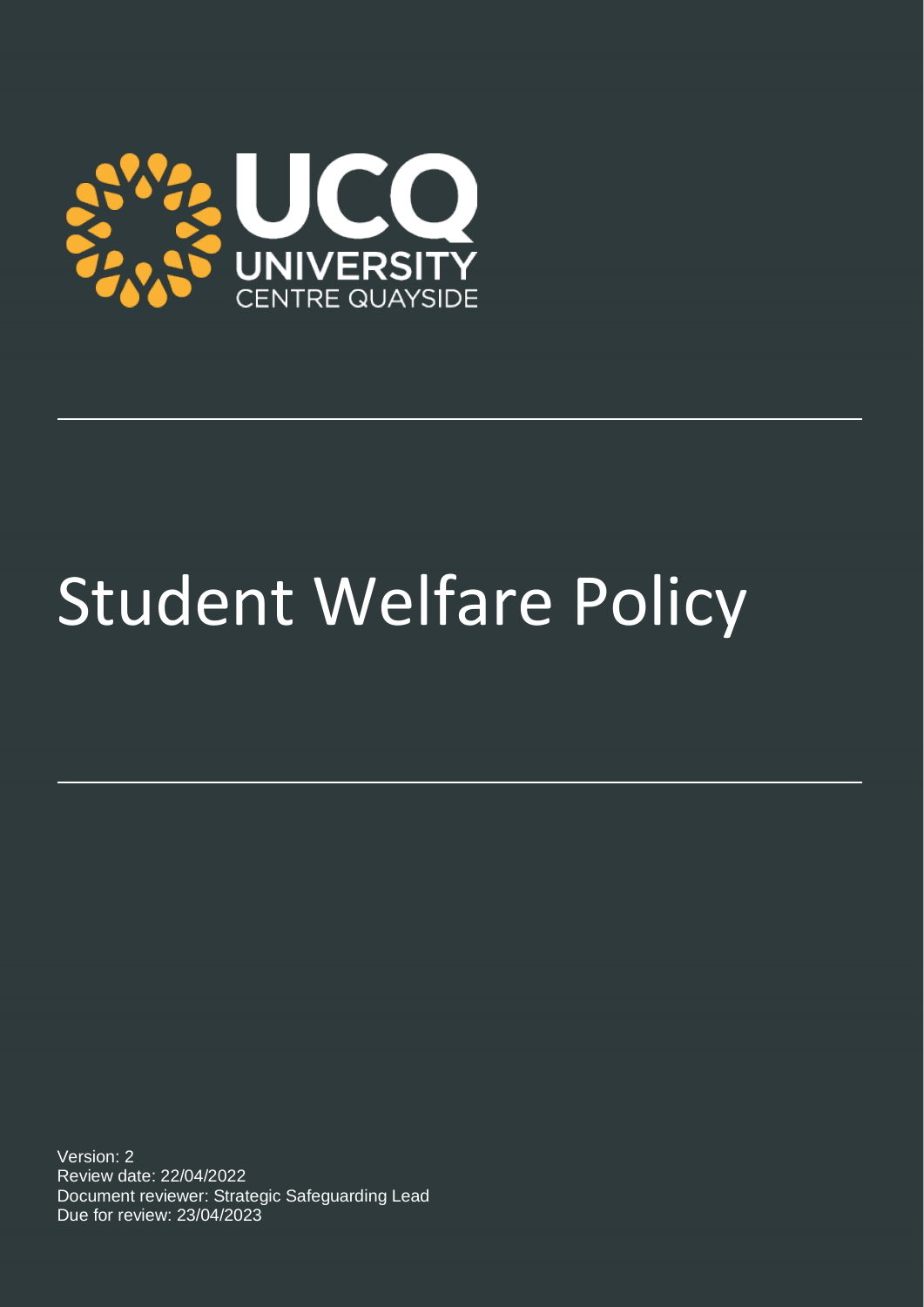

# **Table of Contents**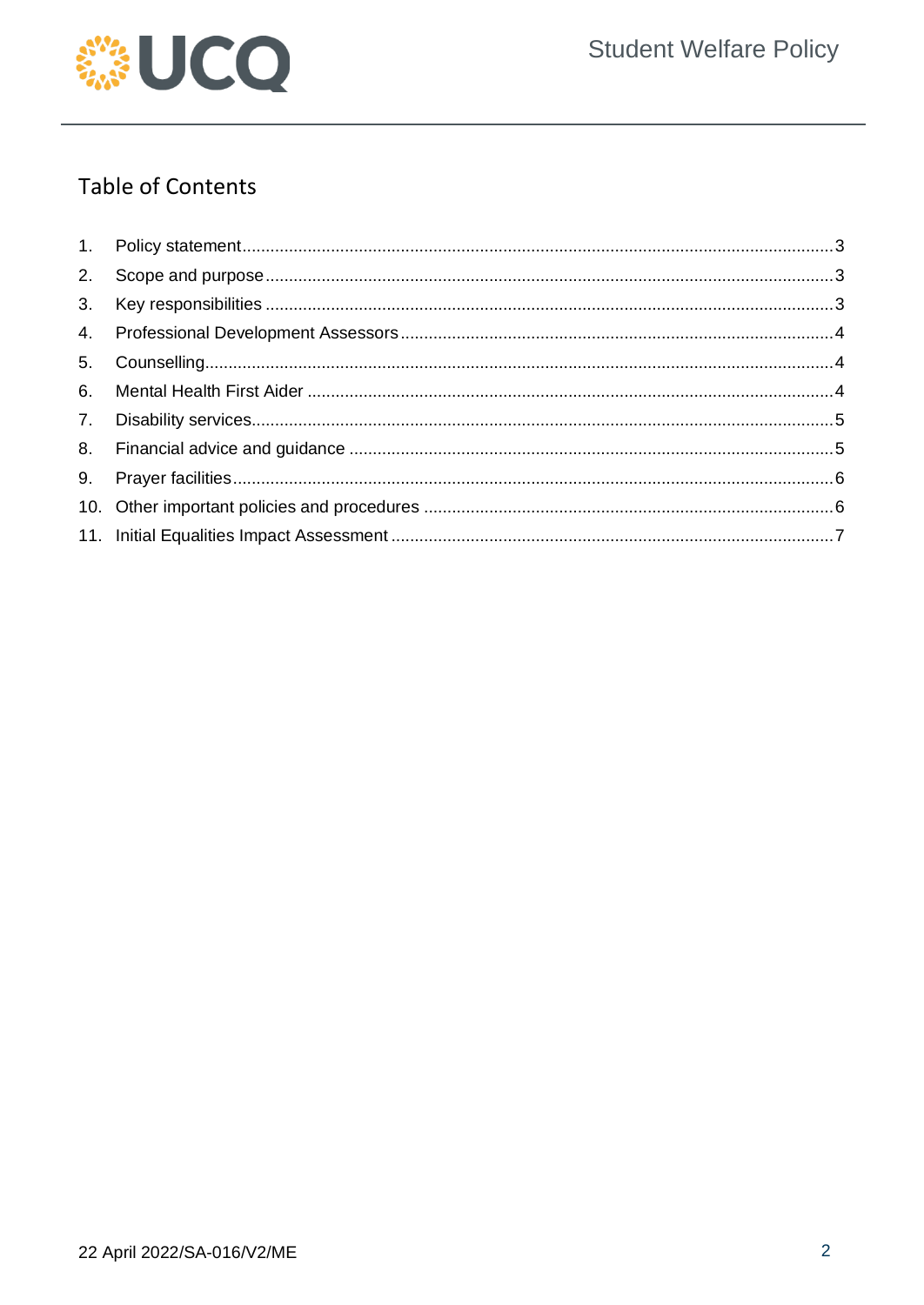

### <span id="page-2-0"></span>1. Policy statement

- 1.1 University Centre Quayside (UCQ) is committed to fair and equitable treatment for all members of the UCQ community and the disclosure of any health issue or physical, social or cultural need, will be treated confidentially and will not put the student at a disadvantage.
- 1.2 UCQ will take all reasonable steps to ensure that the provision of appropriate welfare support is appropriately resourced based on the needs of students. The amount of support to be provided will be determined using demographic and demand needs and will focus on resilience and prevention as far as possible. Where there are external specialist services which are well placed to support our community UCQ will form links with them as far as possible in order to develop the best referral pathways, rather than replicating services.
- 1.3 The UCQ website has a range of health and wellbeing services freely available to support students on all provision:<https://ucq.ac.uk/support-links/>

#### <span id="page-2-1"></span>2. Scope and purpose

- 2.1 The Strategic Plan sets the missions of UCQ to have a safe and supportive community of staff and students, making a difference to every individual and organisation with whom we work. This Student Welfare Policy is underpinned by the Equality and Diversity Policy and Safeguarding Policy and appendices and sets out UCQ's student welfare arrangements to enable all students to participate fully in UCQ life.
- 2.2 Any significant and urgent concerns about a student's welfare should be notified to the Designated Safeguarding Lead immediately.

#### <span id="page-2-2"></span>3. Key responsibilities

3.1 Although some key roles in UCQ have responsibility for developing and leading the implementation of student welfare strategies, the responsibility for student welfare lies with every member of the UCQ community.

#### **3.2 Senior Leadership Team**

The Senior Leadership Team will ensure the appropriate allocation of resources to support student welfare. All policies and procedures, including those relating to academic matters, should take into account any impact on student welfare.

#### **3.3 Safeguarding Team**

The Safeguarding Team are responsible for developing and delivering appropriate welfare policies, procedures and services and for dealing with individual issues of student welfare. They are also responsible for signposting and arranging for specialist welfare support, at all times acting in accordance with any relevant professional body requirements. The Safeguarding Team are the first point of contact for staff and students who may have concerns for their own, or other students' welfare.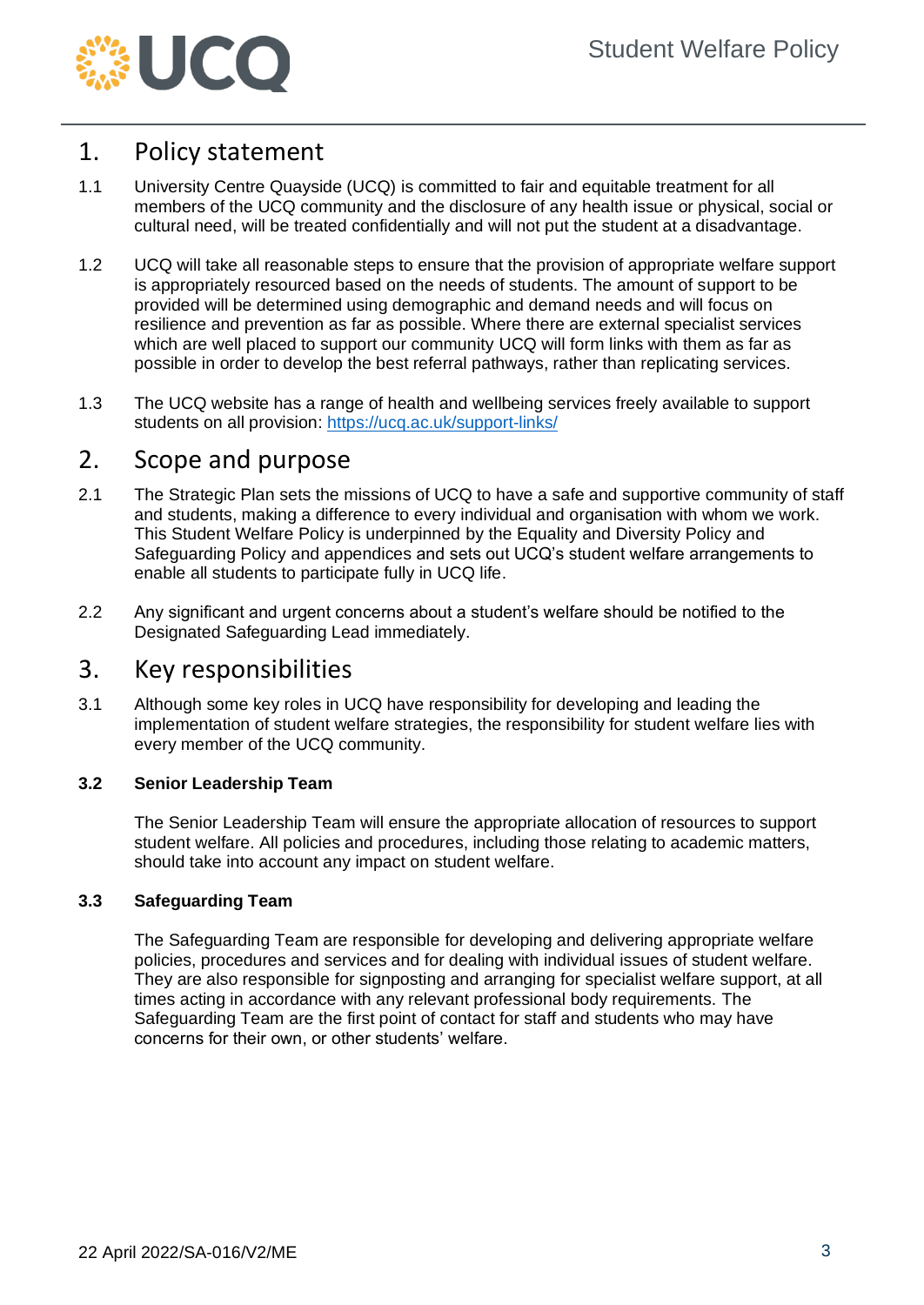

#### **3.4 Academic and Professional Staff**

All academic and professional services staff have a responsibility to act on any concerns raised about a student's welfare. These staff are not expected to be experts in student welfare support but to know where to signpost students for appropriate support.

#### **3.5 Students**

Students have responsibility for being proactive in managing their own welfare and in seeking support as and when appropriate. In particular students must provide information about any situation or condition that will impact on welfare and for which they would like support from UCQ or which may impact upon their time on their programme of study.

### <span id="page-3-0"></span>4. Professional Development Assessors

4.1 Each higher education student is assigned a dedicated Professional Development Assessor (PDA) to support them throughout their programme of study. The PDA provides professional, pastoral and career development advice and guidance. UCQ work closely with the student's employer to develop skills and pave a career pathway within their organisation. The PDAs are committed to supporting students and would be happy to discuss how the programme can assist students within their management career. With honest, open discussions with their employer and armed with new skills, knowledge and behaviours, UCQ are confident students will develop greater self-awareness, self-confidence and have the skills and knowledge necessary to meet the challenges of an ever-changing world. Students are also provided with pastoral and academic support through the Academic Support Tutor.

#### <span id="page-3-1"></span>5. Counselling

5.1 UCQ offer a confidential non-judgmental space where students can talk about any emotional or psychological problems which may be affecting their ability to work or study. Students can expect the counsellor to respect them and not impose opinions on them. The aim of counselling is to help students find their own answers and to become more in charge of their life. The Safeguarding Team are responsible for referring and making the necessary arrangements for access to this service.

#### <span id="page-3-2"></span>6. Mental Health First Aider

- 6.1 One in four will experience mental ill health at some point in their lives. It is therefore important that everyone take steps to promote positive mental health and support those experiencing mental health issues. UCQ's support arrangements are published on the Student Space platform:<https://studentspace.org.uk/find-support/university-centre-quayside>
- 6.2 Nicola Suddes is UCQ's dedicated Mental Health First Aider and available to support students and sign-post them to further resources. Nicola can be contacted at [nicola.suddes@ucq.ac.uk](mailto:nicola.suddes@ucq.ac.uk) / 0191 275 5015.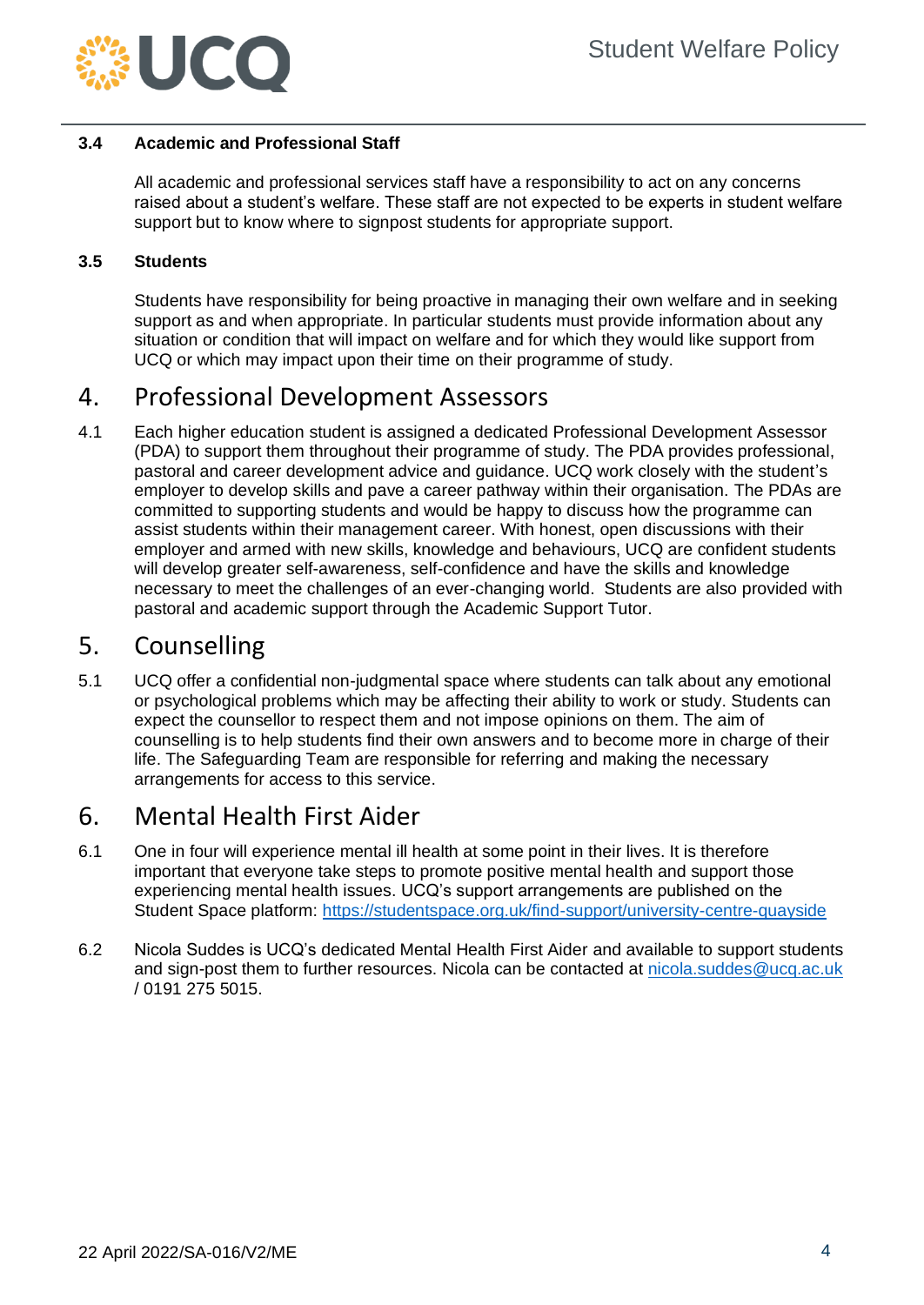

## <span id="page-4-0"></span>7. Disability services

- 7.1 UCQ actively promotes equality and diversity in all aspects of its work and aims to provide an environment where all individuals have the opportunity to achieve their full potential with a feeling of positive self-esteem. Whatever your disability or learning support need, UCQ will seek to arrange the support you need to benefit from your programme experience.
- 7.2 The Equality Act (2010) defines a disabled person as someone who has a physical or mental impairment that has a substantial and long-term adverse effect on his or her ability to carry out normal day-to-day activities. This may include:
	- A specific learning difficulty such as Dyslexia, Dyspraxia or ADHD
	- A visual impairment
	- A hearing impairment
	- A physical condition affecting your mobility
	- A mental health condition
	- A long-term medical condition
- 7.3 All students will undertake an initial assessment during induction to determine whether additional support may be of benefit. As a follow up, students will be able to talk with their Tutor or PDA about help that may be available. The PDA will work with individual students to create an individual learning plan that is specific to their support needs. This plan will address any additional support required in order to achieve the programme learning outcomes. Additional support may be provided through:
	- Special arrangements during examinations and/or assessments
	- Teaching materials in alternative forms such as Braille, tape or large print
	- Portable loop system or communicator
	- **Extra curriculum support if required**
- 7.4 UCQ have appointed an academic support tutor to provide students with additional academic and educational need support.

## <span id="page-4-1"></span>8. Financial advice and guidance

- 8.1 Any student requiring financial advice and guidance will be referred to an appropriate service by the Safeguarding Team.
- 8.2 The provision delivered by UCQ is funded by either the Education and Skills Funding Agency/Devolved Authority and/or the employer. Normally, students will not need to make any financial contribution towards their course, unless expressly agreed for a further education programme.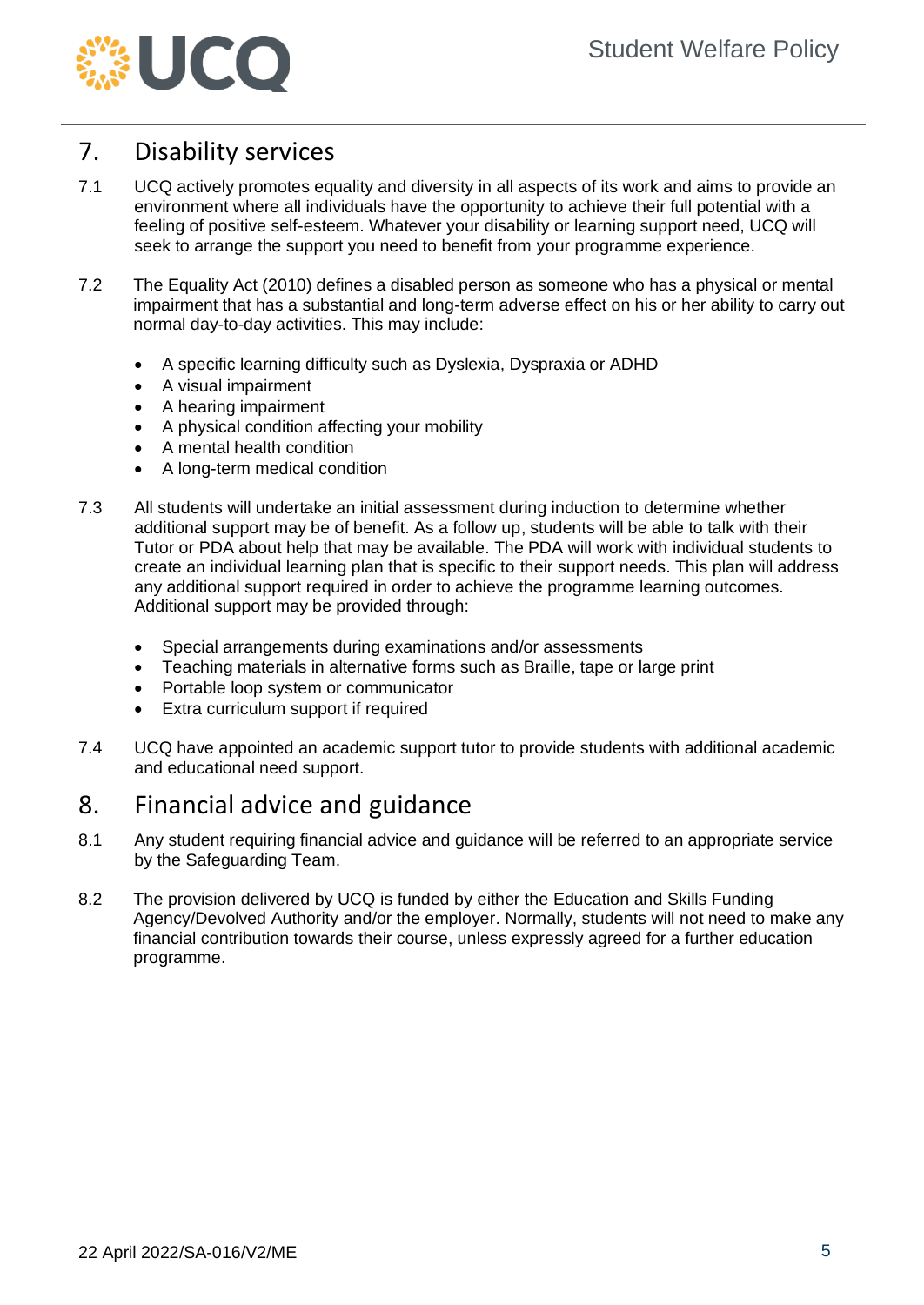

## <span id="page-5-0"></span>9. Prayer facilities

9.1 UCQ provides space/s for prayer and religious observance or quiet contemplation. For those students attending the UCQ Head Office in Newcastle, room 106, 107 or 113 will be made available for use and can be arranged by the Student Services Team. For sites outside of UCQ's Head Office the Student Services Team will liaise with the centre contact to ensure a space is arranged when required.

## <span id="page-5-1"></span>10. Other important policies and procedures

GP-001 Equality and Diversity Policy GP-004/GP-015 Student Handbook GP-011 Reasonable Adjustments Policy GP-019 Access and Participation Statement GP-024 Student Disciplinary Policy and Procedure SA-002 Safeguarding Policy and Appendices TLA-017 Learner Support Policy TLA-019 Fitness to Study Policy and Procedure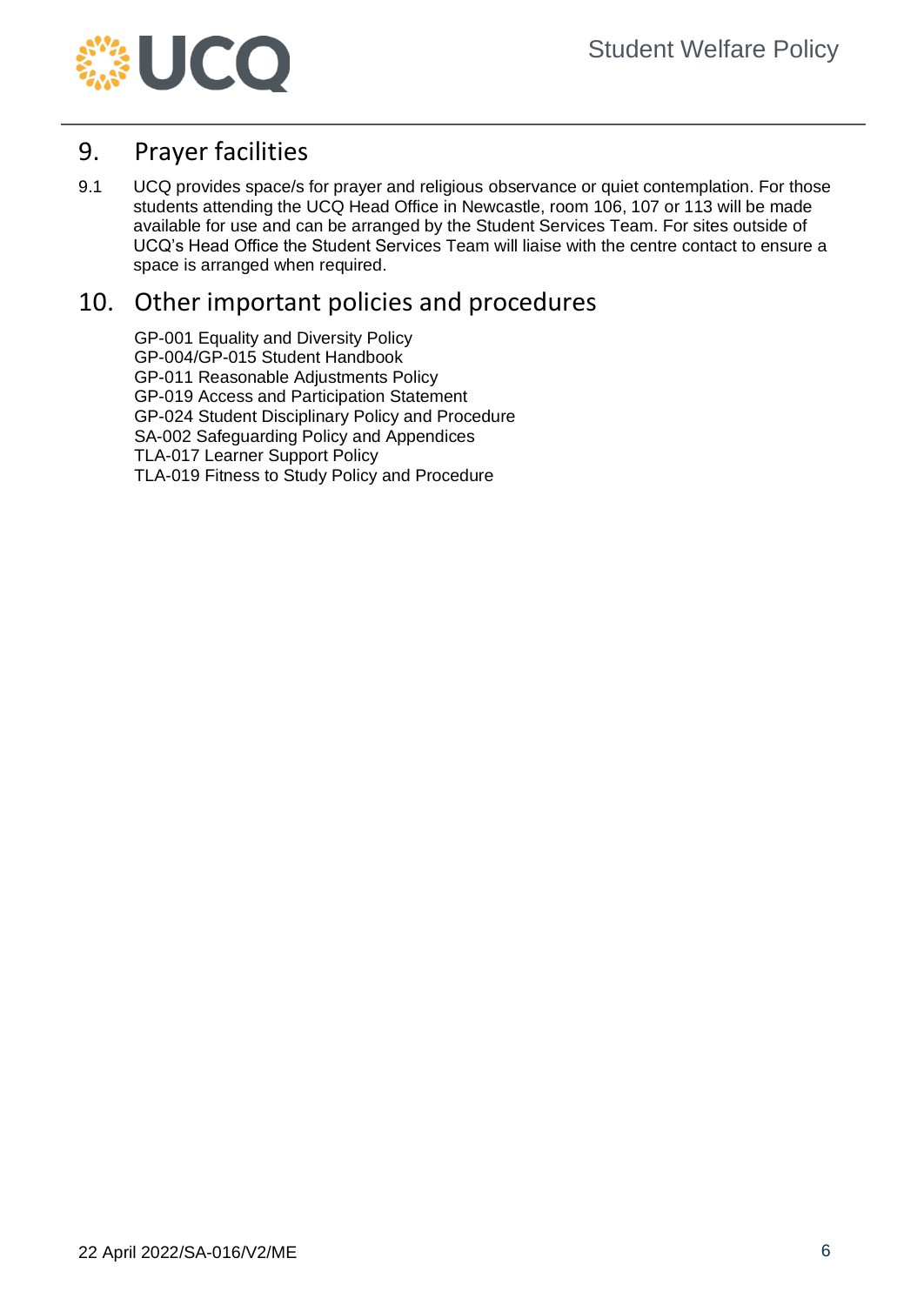

# <span id="page-6-0"></span>11. Initial Equalities Impact Assessment

|                           | Department:                                                                         | <b>Completed by:</b>                          |                                                                                       |                      |          | Date of initial assessment: |  |  |  |
|---------------------------|-------------------------------------------------------------------------------------|-----------------------------------------------|---------------------------------------------------------------------------------------|----------------------|----------|-----------------------------|--|--|--|
| All                       |                                                                                     |                                               | Tara Henderson, Head of Policy & Governance                                           |                      | 20/01/21 |                             |  |  |  |
|                           | Area to be assessed:                                                                |                                               | <b>SA-015 Student Welfare Policy</b>                                                  |                      |          |                             |  |  |  |
|                           | <b>Existing or new policy/procedure:</b>                                            |                                               | <b>New</b>                                                                            |                      |          |                             |  |  |  |
|                           | What evidence has been used to inform the assessment and policy? (please list only) |                                               |                                                                                       |                      |          |                             |  |  |  |
|                           | <b>External guidance and requirements:</b>                                          |                                               |                                                                                       |                      |          |                             |  |  |  |
|                           | UK Quality Code for Higher Education                                                |                                               |                                                                                       |                      |          |                             |  |  |  |
| ➤                         | <b>Ofsted Education Inspection Framework</b>                                        |                                               |                                                                                       |                      |          |                             |  |  |  |
| ➤                         | Equality Act 2010                                                                   |                                               |                                                                                       |                      |          |                             |  |  |  |
|                           | Internal guidance and requirements:                                                 |                                               |                                                                                       |                      |          |                             |  |  |  |
| ➤                         | <b>Equality and Diversity Policy</b>                                                |                                               |                                                                                       |                      |          |                             |  |  |  |
| ➤                         |                                                                                     | Safeguarding Policy and supporting appendices |                                                                                       |                      |          |                             |  |  |  |
|                           |                                                                                     | <b>Consultation with Safeguarding Team</b>    |                                                                                       |                      |          |                             |  |  |  |
|                           |                                                                                     |                                               |                                                                                       |                      |          |                             |  |  |  |
|                           | 1. Describe the aims,                                                               |                                               | This Student Welfare Policy is underpinned by the Equality and Diversity              |                      |          |                             |  |  |  |
|                           | objectives or purpose of<br>the policy/procedure                                    |                                               | Policy and Safeguarding Policy and sets out UCQ's student welfare                     |                      |          |                             |  |  |  |
| 2. Which                  |                                                                                     |                                               | arrangements to enable all students to participate fully in UCQ life.<br>All students |                      |          |                             |  |  |  |
|                           | stakeholders/groups                                                                 |                                               |                                                                                       |                      |          |                             |  |  |  |
|                           | are intended to benefit                                                             |                                               |                                                                                       |                      |          |                             |  |  |  |
| from this                 |                                                                                     |                                               |                                                                                       |                      |          |                             |  |  |  |
|                           | policy/procedure?                                                                   |                                               |                                                                                       |                      |          |                             |  |  |  |
|                           | The Equality Act 2010                                                               |                                               | 3. Could the<br>5. If there is a<br>4. Briefly explain                                |                      |          |                             |  |  |  |
|                           | requires public bodies                                                              |                                               | policy/procedure have a                                                               | how the              |          | disproportionately          |  |  |  |
|                           | to have 'due regard' to                                                             | disproportionately                            |                                                                                       | policy/procedure     |          | negative impact on          |  |  |  |
|                           | the need to:-                                                                       | negative effect impact                        |                                                                                       | furthers or prevents |          | any protected               |  |  |  |
|                           | (1) Eliminate unlawful                                                              |                                               | in terms of the aims set                                                              | the aims set out in  |          | characteristics, can it     |  |  |  |
| discrimination,           |                                                                                     | out in $(1)$ to $(3)$ of the                  |                                                                                       | $(1)$ to $(3)$ .     |          | be justified on the         |  |  |  |
|                           | harassment and                                                                      |                                               | Act on any of the<br>grounds of promoting                                             |                      |          |                             |  |  |  |
|                           | victimization                                                                       | protected                                     |                                                                                       |                      |          | equality or any other       |  |  |  |
|                           | (2) Advance equality of                                                             | characteristics?:-                            |                                                                                       |                      |          | reason? If yes, please      |  |  |  |
|                           | opportunity between                                                                 | <b>High</b>                                   |                                                                                       |                      |          | explain.                    |  |  |  |
|                           | different groups; and                                                               | <b>Medium</b>                                 |                                                                                       |                      |          |                             |  |  |  |
|                           | (3) Foster good relations                                                           | Low                                           |                                                                                       |                      |          |                             |  |  |  |
|                           | between different                                                                   | No effect                                     |                                                                                       |                      |          |                             |  |  |  |
|                           | groups                                                                              | No effect                                     |                                                                                       | Not applicable       |          | Not applicable              |  |  |  |
|                           | Age<br><b>Disability</b>                                                            | No effect                                     |                                                                                       | Not applicable       |          | Not applicable              |  |  |  |
|                           | <b>Gender</b>                                                                       | No effect                                     |                                                                                       | Not applicable       |          | Not applicable              |  |  |  |
|                           | Gender                                                                              | No effect                                     |                                                                                       | Not applicable       |          | Not applicable              |  |  |  |
|                           | reassignment                                                                        |                                               |                                                                                       |                      |          |                             |  |  |  |
|                           | <b>Marriage and</b>                                                                 | No effect                                     |                                                                                       | Not applicable       |          | Not applicable              |  |  |  |
|                           | <b>Civil Partnership</b>                                                            |                                               |                                                                                       |                      |          |                             |  |  |  |
|                           | <b>Pregnancy and</b>                                                                | No effect                                     |                                                                                       | Not applicable       |          | Not applicable              |  |  |  |
|                           | <b>Maternity</b>                                                                    |                                               |                                                                                       |                      |          |                             |  |  |  |
| Protected characteristics | Race                                                                                | No effect                                     |                                                                                       | Not applicable       |          | Not applicable              |  |  |  |
|                           | <b>Religion or Belief</b>                                                           | No effect                                     |                                                                                       | Not applicable       |          | Not applicable              |  |  |  |
|                           | <b>Sexual</b>                                                                       | No effect                                     |                                                                                       | Not applicable       |          | Not applicable              |  |  |  |
|                           | <b>Orientation</b>                                                                  |                                               |                                                                                       |                      |          |                             |  |  |  |